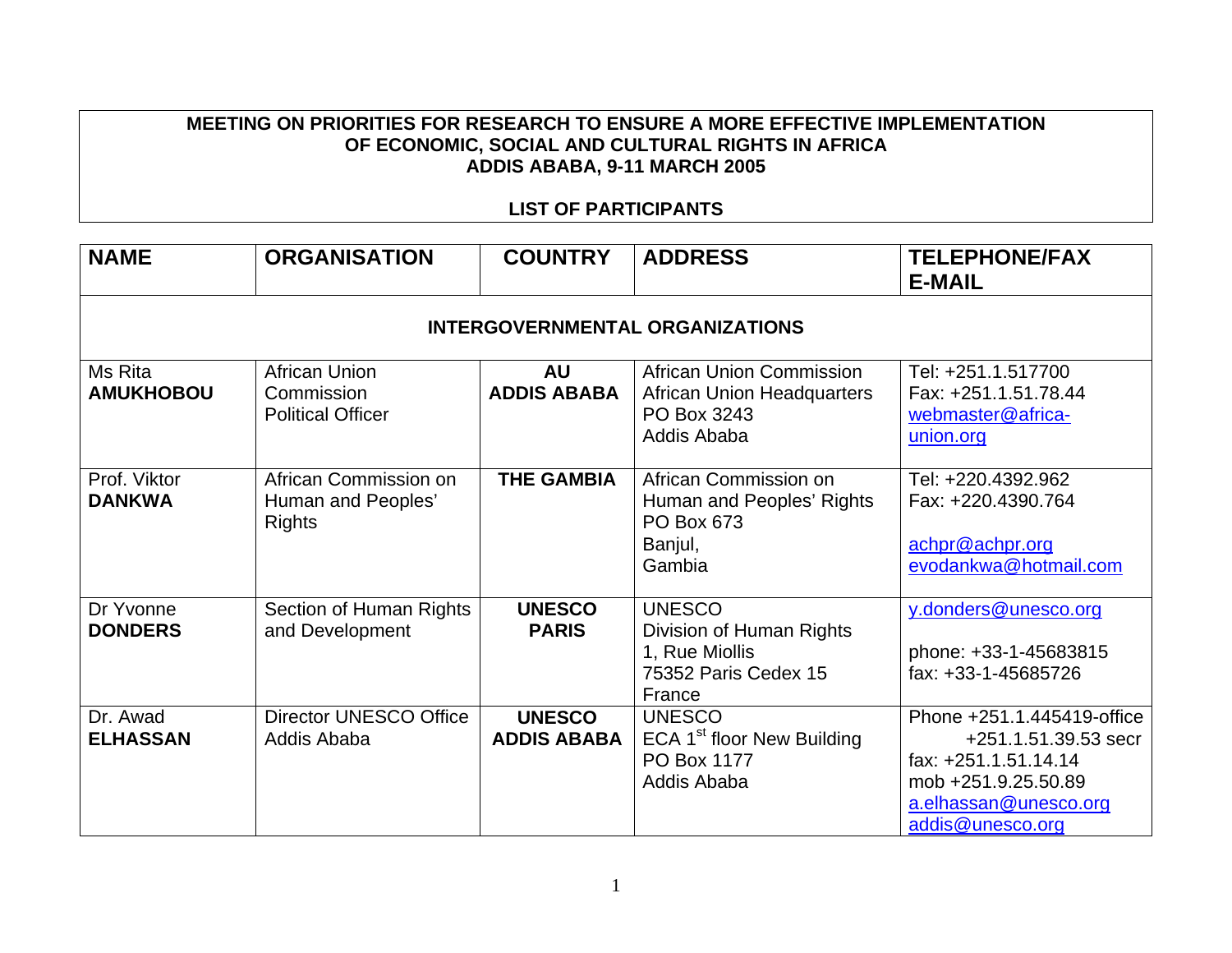| <b>Mary MABOREKE</b>                  | <b>African Union</b><br>Commission                                                         | <b>AU</b><br><b>ADDIS ABABA</b>    | <b>African Union Commission</b><br><b>African Union Headquarters</b><br>PO Box 3243<br>Addis Ababa | maborekem@africa-<br>union.org<br>Tel: +251.1.517700<br>Fax: +251.1.51.78.44        |
|---------------------------------------|--------------------------------------------------------------------------------------------|------------------------------------|----------------------------------------------------------------------------------------------------|-------------------------------------------------------------------------------------|
| <b>Ms Carrie</b><br><b>MARIAS</b>     | <b>Regional Adviser for</b><br>Social and Human<br>Sciences, UNESCO                        | <b>UNESCO</b><br><b>DAKAR</b>      | <b>UNESCO</b><br>Boîte Postale 3311<br>Dakar<br>Senegal                                            | c.marias@unesco.org<br>tel.: +221.849.2304<br>fax: +221.8238393/6175                |
| Ms Delphine<br><b>MARIE</b>           | <b>External Relations</b><br><b>Officer</b><br><b>UN High Commissioner</b><br>for Refugees | <b>UNHCR</b><br><b>ADDIS ABABA</b> | PO Box 1076<br>Addis Ababa                                                                         | Tel: +251.1.612822<br>Mob: +251.9.20.88.98<br>Fax: +251 1 611 666<br>marie@unhcr.ch |
| Mr John<br><b>NKINYANGI</b>           | Regional Adviser for<br>Social and Human<br>Sciences, UNESCO                               | <b>UNESCO</b><br><b>NAIROBI</b>    | <b>UNESCO Nairobi Office</b><br>United Nations Avenue, Gigiri<br>POBox 30592,<br>00100 Nairobi     | Tel: +254.20.621244<br>Fax: +254.20.621245<br>John.Nkinyangi@unesco.un<br>on.org    |
| Mr Vladimir<br><b>VOLODIN</b>         | Chief of Section on<br>Human Rights and<br>Development                                     | <b>UNESCO</b><br><b>PARIS</b>      | <b>UNESCO</b><br>Division of Human Rights<br>1, Rue Miollis<br>75352 Paris Cedex 15<br>France      | v.volodine@unesco.org<br>phone: +33-1-45683845<br>fax: +33-1-45685726               |
| Ms Selma<br><b>VADALA</b>             | International Committee<br>of the Red Cross (ICRC)                                         | <b>ICRC ADDIS</b><br><b>ABABA</b>  | PO Box 5701                                                                                        | Tel: +251.1.518366<br>Fax: +251.1.513161<br>selmava@yahoo.ca                        |
| Mr.<br>Patrice<br>Ε.<br><b>VAHARD</b> | <b>Regional Office OHCHR</b><br><b>Regional Advisor</b>                                    | <b>OHCHR</b><br><b>ADDIS ABABA</b> | PO Box 3001 Addis Ababa                                                                            | Tel: +251.1.443415<br>vahard@un.org                                                 |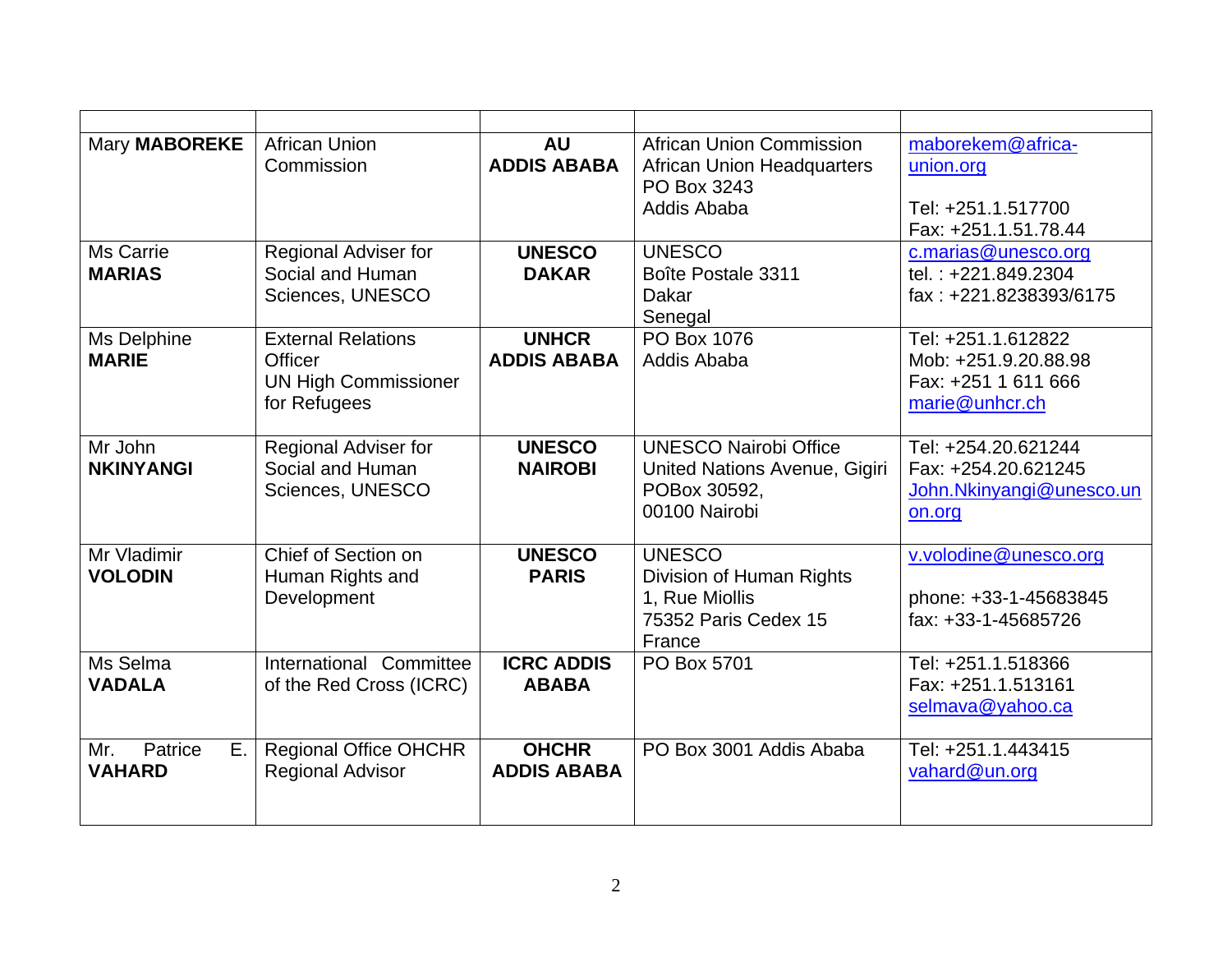| Dr Ibrahim WANI                   | <b>Regional Representative</b><br><b>OHCHR Regional Office</b><br>Addis Ababa                                                    | <b>OHCHR</b><br><b>ADDIS ABABA</b> | PO Box 3001 Addis Ababa                                                                                                 | wanii@un.org<br>Tel.:<br>+251.1.443.547/521.641<br>Fax: +251.1.516.078                             |
|-----------------------------------|----------------------------------------------------------------------------------------------------------------------------------|------------------------------------|-------------------------------------------------------------------------------------------------------------------------|----------------------------------------------------------------------------------------------------|
|                                   |                                                                                                                                  | <b>UNESCO CHAIRS</b>               |                                                                                                                         |                                                                                                    |
| Mr. Onek<br><b>ADYANGA</b>        | (Assistant to the)<br><b>UNESCO Chair, Institute</b><br>of Comparative Human<br><b>Rights</b>                                    | <b>USA</b>                         | University of Connecticut<br>Hebron Hall 103<br>Storrs CT 06                                                            | Tel: +1.860.427.8581<br>Fax: +.1.860.486.0641<br>onek.adyanga@uconn.edu                            |
| Prof. Andreas<br><b>ESHETE</b>    | <b>UNESCO Chairholder &amp;</b><br><b>President of Addis</b><br><b>Ababa University</b>                                          | <b>ETHIOPIA</b>                    | <b>Addis Ababa University</b><br>P.O.Box 1176<br>Addis Ababa<br>Ethiopia                                                | Tel.: +251-1-23 97 52/23 97<br>64<br>Fax: +251.1.23.97.68                                          |
| Prof. Manfred<br><b>HINZ</b>      | <b>UNESCO Chairholder,</b><br>University of Namibia                                                                              | <b>NAMIBIA</b>                     | University of Namibia, Faculty<br>of Law<br>Private Bag 13301, 340<br>Mandume Ndemufayo Road,<br>Pionierspark, Windhoek | akakoto@unam.na<br>lawfac@unam.na<br>tel.: +264-61-206 36 22 / 22<br>05 41<br>fax +264 61 2063703  |
| Prof. Amii<br><b>OMARA-OTUNNU</b> | <b>UNESCO Chairholder &amp;</b><br><b>Executive Director</b><br><b>UNESCO Institute of</b><br>Comparative Human<br><b>Rights</b> | <b>USA</b>                         | 241 Glenbrook Road<br>Storrs, CT 06269-2124<br>Connecticut                                                              | Tel: +1.860.486.0647<br>+1.860.486.6012<br>fax: +1.860.486.2545<br>amii.omara-<br>otunnu@uconn.edu |
| Prof. Nasila<br><b>REMBE</b>      | <b>UNESCO Chairholder,</b><br>Oliver Tambo Chair of<br>Human Rights<br>University of Fort Hare                                   | <b>SOUTH</b><br><b>AFRICA</b>      | University of Fort Hare<br><b>Great Hall</b><br>Private Bag X 1314<br><b>Alice 5700</b>                                 | Tel.: +27.40.6022220<br>+27.40.6022544<br>fax: +27.40.6531707<br>nsrembe@ufh.ac.za                 |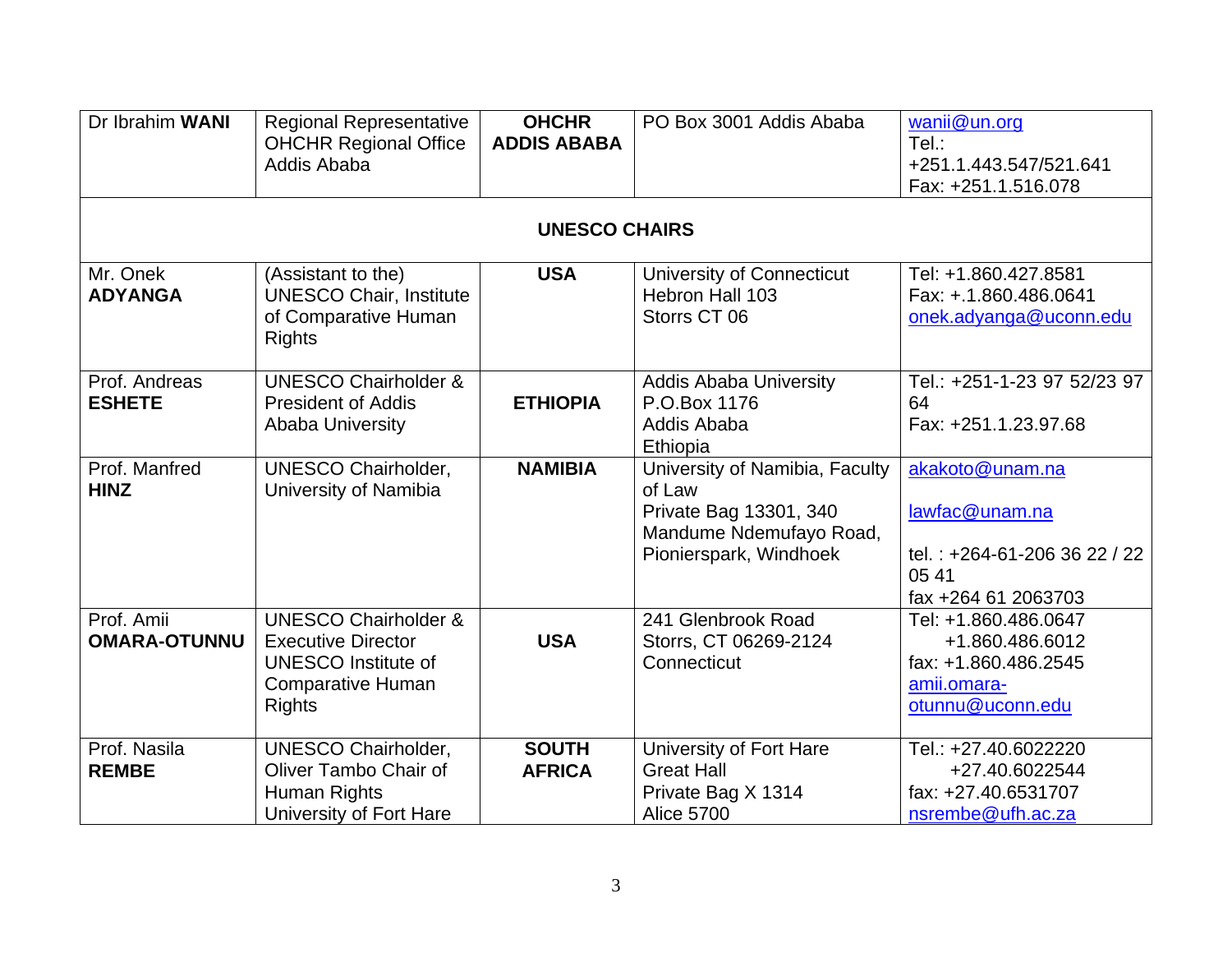| Dr Victor<br><b>TOPANOU</b>                                         | Assistant to the<br><b>UNESCO Chair</b><br>Faculté<br>de<br>Droit<br>et<br><b>Science Politique</b><br>Université Abomey-<br>Calavi<br><b>Bénin</b> | <b>BéNIN</b>       | Faculté de Droit et Science<br>Politique<br>Université Abomey-Calavi<br><b>Bénin</b>                      | phone: +229 60 21 00<br><b>or</b><br>+229 95 40 15<br>victor.topanou@firstnet.bj<br>chaire.unesco@firstnet.bj<br>phone/fax: +229.36.10.08 |  |
|---------------------------------------------------------------------|-----------------------------------------------------------------------------------------------------------------------------------------------------|--------------------|-----------------------------------------------------------------------------------------------------------|-------------------------------------------------------------------------------------------------------------------------------------------|--|
| <b>ACADEMIC INSTITUTIONS</b><br>(Universities and Research Centers) |                                                                                                                                                     |                    |                                                                                                           |                                                                                                                                           |  |
| Dr Samuel<br><b>ASSEFA</b>                                          | <b>Addis Ababa University</b>                                                                                                                       | <b>ETHIOPIA</b>    | PO Box 1176<br><b>Addis Ababa University</b>                                                              | sassefa@main.aau.edu.et                                                                                                                   |  |
| Mr. Solomon<br><b>AYELE</b>                                         | <b>Addis Ababa University</b>                                                                                                                       | <b>ETHIOPIA</b>    | PO Box 150241                                                                                             | +251.1.625141<br>solomon@lawyer.com                                                                                                       |  |
| Prof. Audrey<br><b>CHAPMAN</b>                                      | American Association for<br>the Advancement of<br>Science                                                                                           | <b>USA</b>         | 1250 New York Ave NW<br>Washington, DC 20005<br><b>USA</b>                                                | Tel.: +1.202.326.6795<br>Fax: +1.202.289.4950<br>achapman@aaas.org                                                                        |  |
| Prof. Fons<br><b>COOMANS</b>                                        | <b>Maastricht Centre for</b><br>Human Rights                                                                                                        | <b>NETHERLANDS</b> | P.O. Box 616<br>6200 MD Maastricht                                                                        | Tel.: + 31.43.3883245<br>Fax: +31.43.325.90.91<br>fons.coomans@ir.unimaas.<br>$\underline{n}$                                             |  |
| Dr Sebel<br><b>DEMISSEW</b>                                         | <b>Addis Ababa University</b><br>Faculty of Law                                                                                                     | <b>ETHIOPIA</b>    | <b>Addis Ababa University</b><br>P.O.Box 1176<br>Addis Ababa                                              | sebdemiss@yahoo.com<br>+251-1-61 37 53/63 04 24                                                                                           |  |
| Prof. Asbjørn EIDE                                                  | Norwegian Centre for<br>Human Rights                                                                                                                | <b>NORWAY</b>      | Norwegian Centre for Human<br><b>Rights</b><br>P.b. 6706 St. Olavs plass<br><b>NO-0130 Oslo</b><br>Norway | asbjorn.eide@nchr.uio.no<br>Tel.: +47-22 84 20 04<br>Fax: +47.22.84.20.04                                                                 |  |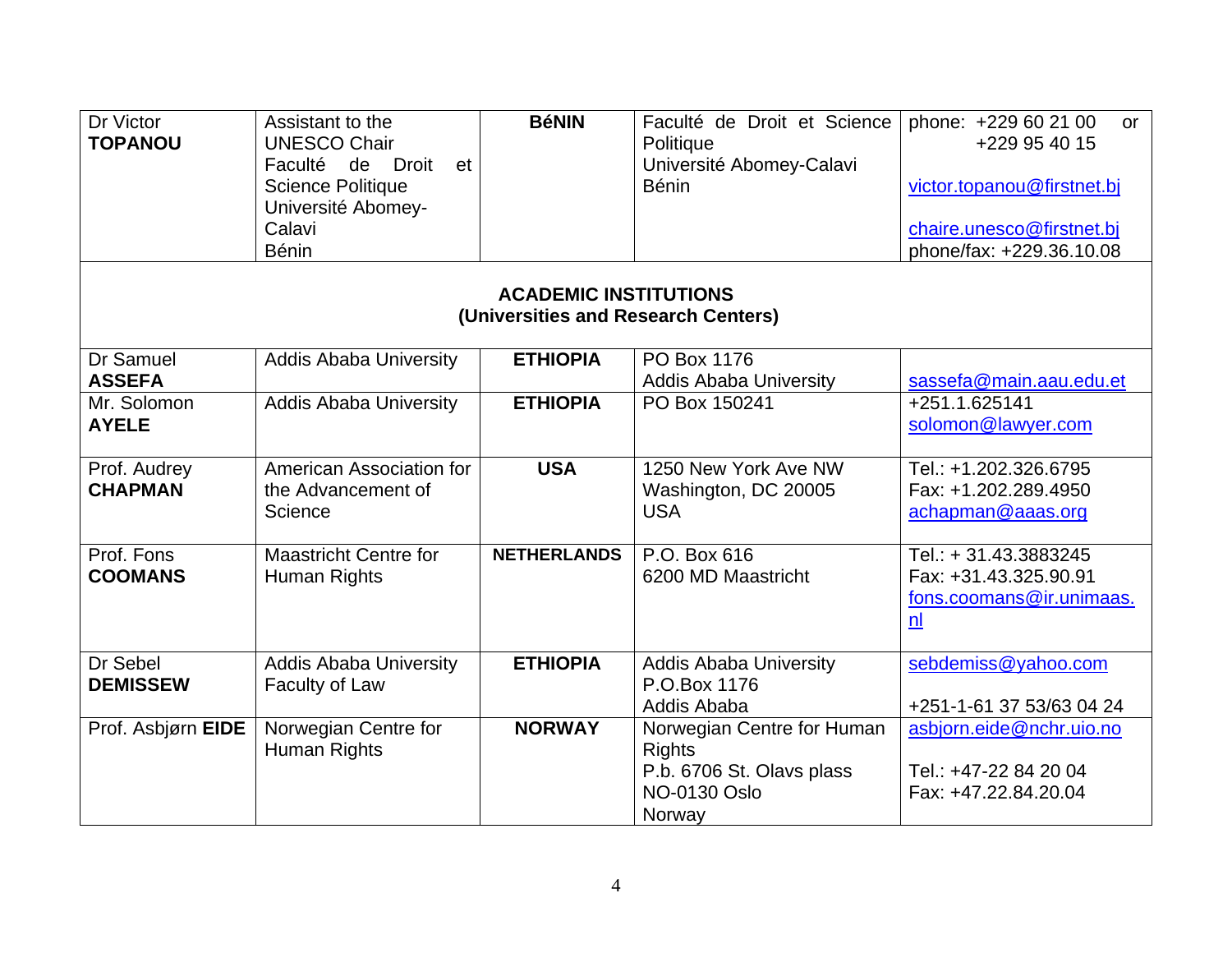| Dr Mandefro<br><b>ESHETE</b>   | Acting Dean of the Law<br>Faculty, Addis Ababa<br><b>University</b>   | <b>ETHIOPIA</b>   | P.O.Box 1176                                                                | Tel: +251.1.239757<br>meshete1@yahoo.com                                                                                                                                                                                           |
|--------------------------------|-----------------------------------------------------------------------|-------------------|-----------------------------------------------------------------------------|------------------------------------------------------------------------------------------------------------------------------------------------------------------------------------------------------------------------------------|
| Dr Khoti<br><b>KAMANGA</b>     | University of Dar-es-<br>Salaam                                       | <b>TANZANIA</b>   | University of Dar-es-Salaam<br>Faculty of Law<br>Box 35093<br>Dar-es-Salaam | University:<br>Tel: +255.22.241.0593<br>Fax: +255.22.2410078<br>2410441<br>residence:<br>tel: +255.22.2410489<br>+255.22.241.0197<br>+255.22.748.31.44.78 (cell)<br>doctorkamanga@yahoo.co.<br><b>uk</b><br>kkamanga@uccmail.co.tz |
| Simeneh KIROS                  | Lecturer, Faculty of Law<br><b>Ethiopian Civil Service</b><br>College | <b>ETHIOPIA</b>   | PO Box 150304<br>Addis Ababa                                                | Tel: +251.9.677190<br>simekiros@yahoo.com                                                                                                                                                                                          |
| Prof. Taibo<br><b>MUCOBORA</b> | Director of the Law<br>Faculty, University<br>Eduardo<br>Mondlane     | <b>MOZAMBIQUE</b> | Av. Kenneth Kaunda no 960<br>POBox 257<br>Maputo                            | Telefax: +258.1.494630<br>mucobora.taibo@tvcabo.co.<br>mz                                                                                                                                                                          |
| Dr Joe Oloka<br><b>ONYANGO</b> | <b>Makerere University</b>                                            | <b>UGANDA</b>     | <b>Makerere University</b><br>Faculty of Law<br>PO Box 7062<br>Kampala      | joloka@muklaw.ac.ug<br>Tel: + 256 41532954                                                                                                                                                                                         |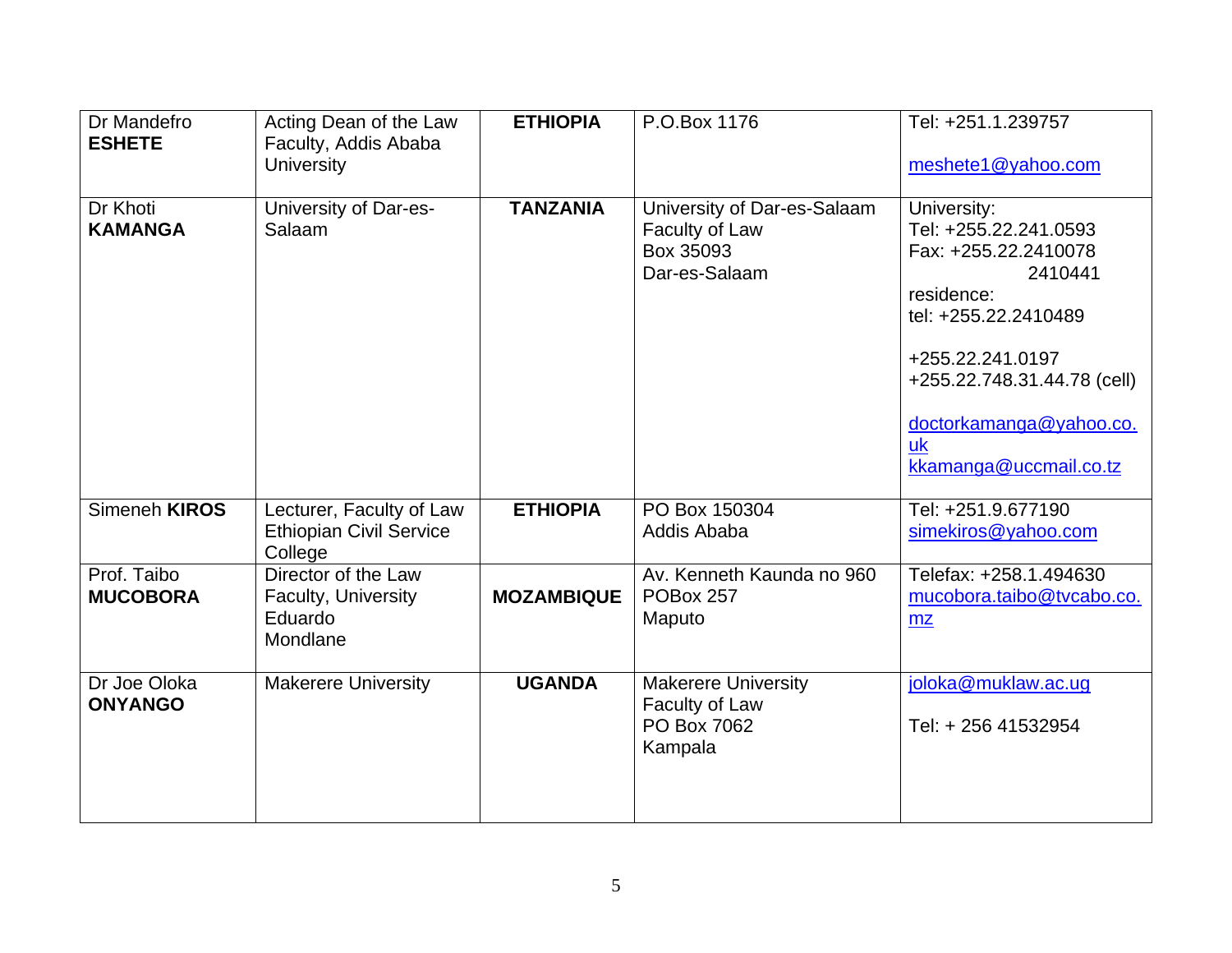| Mr. Tsegaye<br><b>REGASSA</b>   | Lecturer, Faculty of Law<br><b>Ethiopian Civil Service</b><br>College and<br><b>Addis Ababa University</b> | <b>ETHIOPIA</b>               | Po Box 1037<br>Code 1110<br>Addis Ababa<br>PO Box 5648<br>Addis Ababa                           | Tel: +251.1.46.30.05<br>Fax: +251.1.463016<br>Tel.res: +251.1.504543<br>tsegayer@yahoo.com<br>tsegayer@hotmail.com |  |  |
|---------------------------------|------------------------------------------------------------------------------------------------------------|-------------------------------|-------------------------------------------------------------------------------------------------|--------------------------------------------------------------------------------------------------------------------|--|--|
| Prof. William<br><b>SCHABAS</b> | National University of<br>Ireland<br>Galway Irish Center for<br>Human Rights                               | <b>IRELAND</b>                | National University of Ireland,<br>Galway Irish Center for<br>Human Rights<br>Galway<br>Ireland | Tel.: +353.91.52.44.11<br>Fax: +353-91 750 575<br>william.schabas@nuigalway.ie                                     |  |  |
| Mr. Mehari<br><b>TADDELE</b>    | <b>Addis Ababa University</b>                                                                              | <b>ETHIOPIA</b>               | <b>Addis Ababa University</b><br>PO Box 23998                                                   | meharimaru@yahoo.com                                                                                               |  |  |
| Mr. Yehenew<br><b>TSEGAYE</b>   | <b>Addis Ababa University</b><br>Faculty of Law                                                            | <b>ETHIOPIA</b>               | PO Box 150172                                                                                   | 251.9.402191<br>yehenewt@law.aau.edu.et                                                                            |  |  |
| Prof. Frans<br><b>VILJOEN</b>   | University of Pretoria                                                                                     | <b>SOUTH</b><br><b>AFRICA</b> | Faculty of Law<br>University of Pretoria<br>Pretoria 0002                                       | Tel: +27.12.4202374<br>Fax: +27.12.362.5125<br>frans.viljoen@up.ac.za                                              |  |  |
|                                 | <b>NATIONAL HUMAN RIGHTS INSTITUTIONS</b>                                                                  |                               |                                                                                                 |                                                                                                                    |  |  |
| Mr. Bukhari<br><b>BELLO</b>     | <b>National Human Rights</b><br><b>Commission Nigeria</b>                                                  | <b>NIGERIA</b>                | Plot 800 Blantyre Street,<br>Wuse II<br><b>PMB 444</b><br>Garki, Abuja                          | Tel: +234.95238658<br>Fax: +234.95238657<br>info@nigeriarights.org                                                 |  |  |
| Dr Peter ESSOKA                 | National Commission on<br>Human Rights and<br>Freedoms                                                     | <b>CAMEROON</b>               | P.O.Box 20317<br>Yarunde                                                                        | Tel: +237.222.6417<br>Fax: +237.222.6082<br>cndhl@iccnet.cm                                                        |  |  |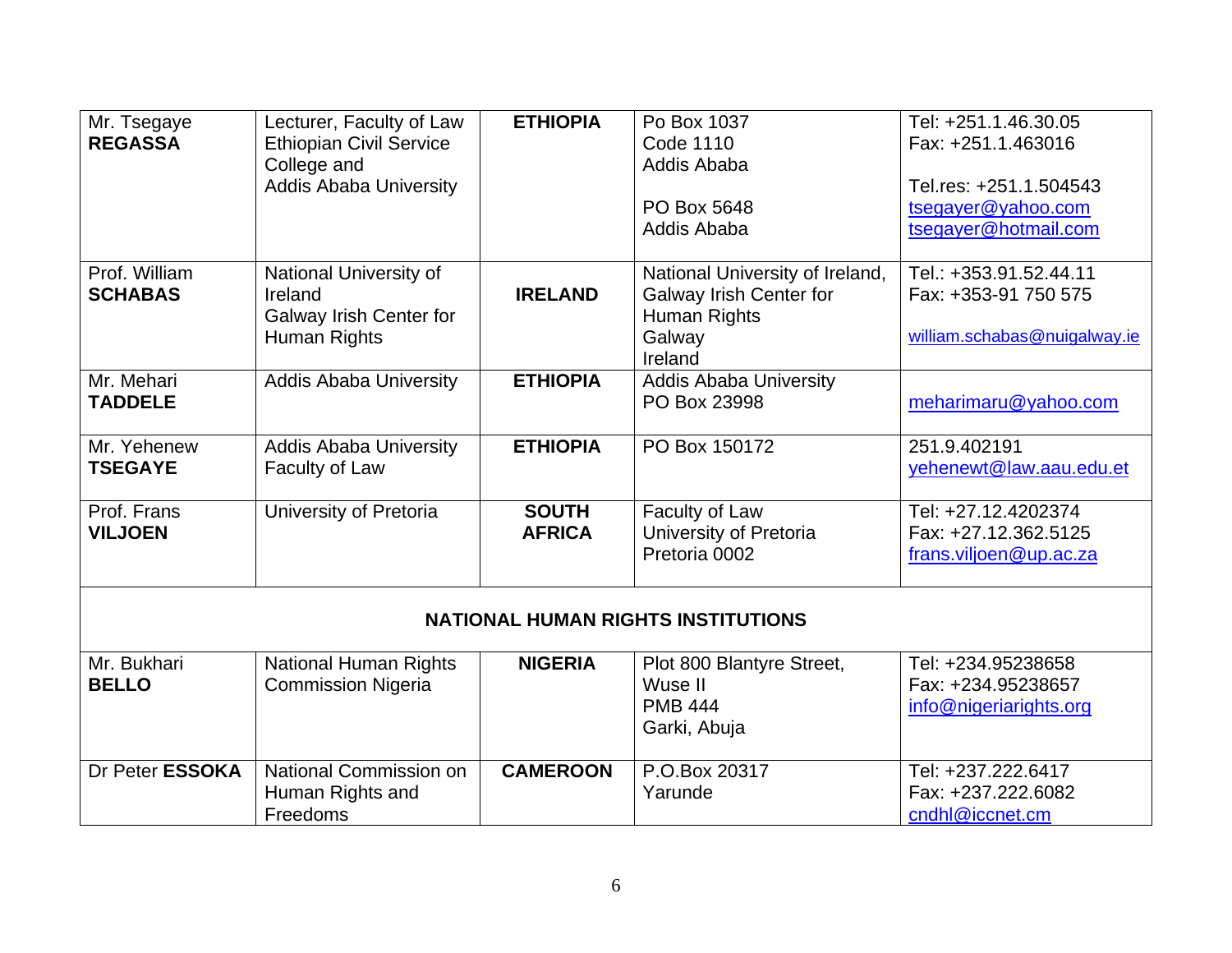| Mr Phethuvuyo<br><b>GAGAI</b>         | South Africa Human<br><b>Rights Commission</b>                     | <b>SOUTH</b><br><b>AFRICA</b> | South Africa Human Rights<br>Commission<br>Private Bag 2700<br>Houghton 2041<br>Johannesburg                                                                                                     | Tel.: +27.11.484.8300<br>Fax: +27.11.484.8403<br>pgagai@sahrc.org.za                               |
|---------------------------------------|--------------------------------------------------------------------|-------------------------------|--------------------------------------------------------------------------------------------------------------------------------------------------------------------------------------------------|----------------------------------------------------------------------------------------------------|
| Mr. Constantine K.<br><b>KARUSOKE</b> | Uganda Human Rights<br>Commission                                  | <b>UGANDA</b>                 | <b>Rights</b><br>Uganda<br>Human<br>Commission<br>POBox 4929 Kampala                                                                                                                             | Tel: +256.41.348006/8<br>Fax: +256.41.255261<br>uhrc@uhrc.org                                      |
| Ms Wambui<br><b>KIMATHI</b>           | Kenya National Human<br><b>Rights Commission</b>                   | <b>KENYA</b>                  | Kenya National Comission on<br>Human Rights<br>POBox 74359-00200<br>Nairobi                                                                                                                      | Tel.: +254.20.2717928<br>fax: +254.20.2716160<br>wkimathi@knchr.org                                |
| Mr Mumba<br><b>MALILA</b>             | <b>Permanent Human</b><br><b>Rights Commission</b>                 | <b>ZAMBIA</b>                 | Human Rights Commission of<br>Zambia,<br>POBox 34302<br>Lusaka                                                                                                                                   | Tel: +260.1.234620<br>Fax: +260.1.234620<br>mmalila@zamtel.zm                                      |
| Prof. George<br>Kanyama PHIRI         | Chairperson Malawi<br>Human Rights<br>Commission                   | <b>MALAWI</b>                 | <b>Rights</b><br>Malawi<br>Human<br>Commission<br><b>HB House</b><br>Off Chilambula Road<br><b>Opposite ADMARC Depot</b><br>Lilongwe Old Town<br>Postal address<br>Private Bag 378<br>Lilongwe 3 | Tel.: +265 1 750 900<br>+265 1 750 946 (direct<br>line)<br>fax: +265 1 750 943<br>mhrc@sdnp.org.mw |
| Mr. Richard<br><b>QUAYSON</b>         | Commission on Human<br>Rights and<br><b>Administrative Justice</b> | <b>GHANA</b>                  | <b>SIC</b><br>Office<br>Floor<br>First<br>Complex<br>POBox 616<br>Takoradi                                                                                                                       | Tel.: +233.31.23730<br>Fax: +233.31.25667<br>rquayson1228@yahoo.com                                |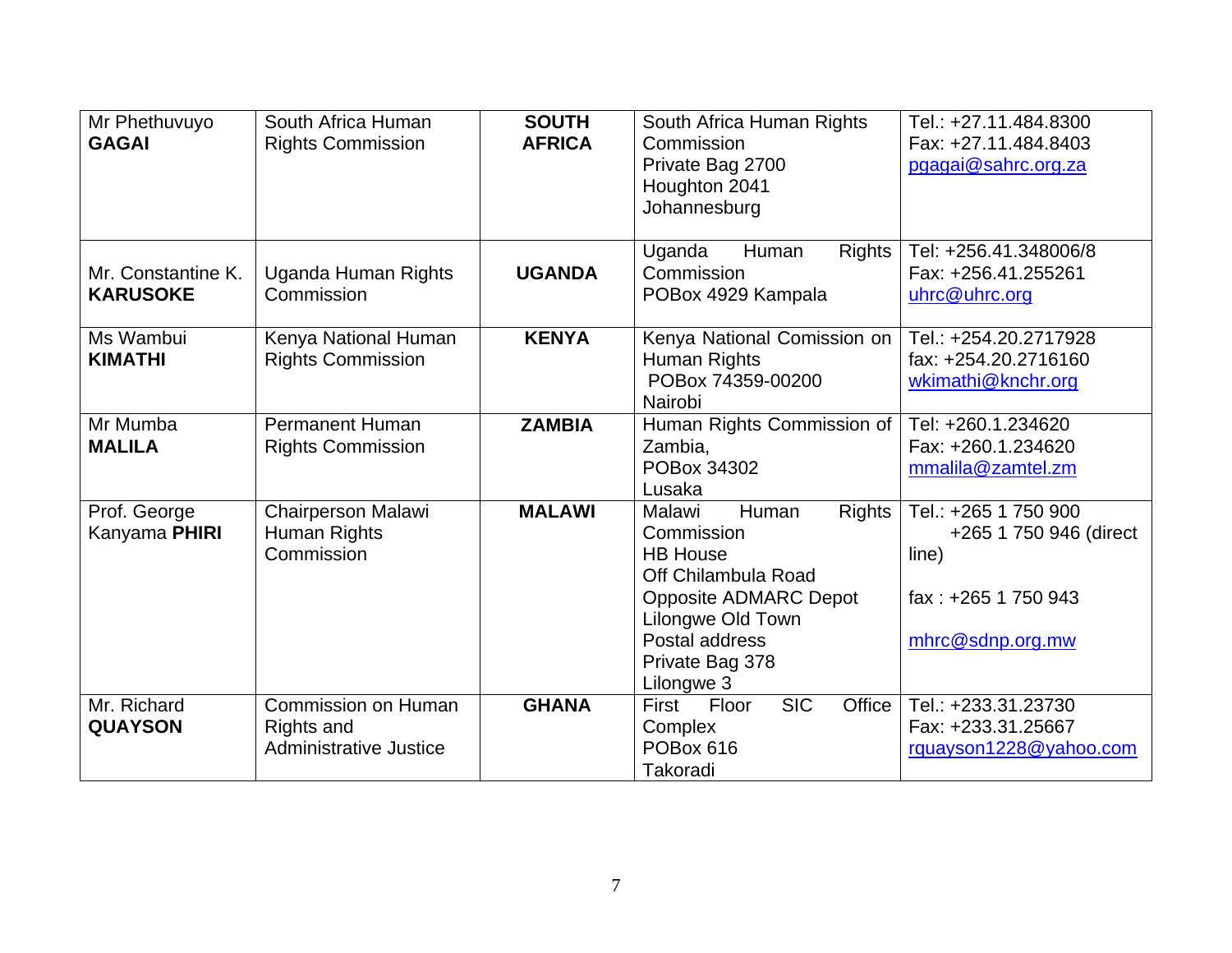| <b>GOVERNMENTAL INSTITUTIONS</b>        |                                                                                   |                 |                                                   |                                                                                                            |
|-----------------------------------------|-----------------------------------------------------------------------------------|-----------------|---------------------------------------------------|------------------------------------------------------------------------------------------------------------|
| H.E. Amb. Kassa<br><b>GEBREHIWOT</b>    | Ethiopian Human Rights<br>Commissioner                                            | <b>ETHIOPIA</b> |                                                   |                                                                                                            |
| Dr. Addisu<br><b>GEBREIGZABHIE</b><br>R | Ministry of Federal<br><b>Affairs</b>                                             | <b>ETHIOPIA</b> | <b>Ministry of Federal Affairs</b><br>PO Box 5608 | (+251.1)510000/221/15648<br>6<br>addrastamen@hotmail.com                                                   |
| Mohammed<br>Dr<br><b>SERHAYE</b>        | Vice Speaker of the<br><b>House of Federation</b>                                 | <b>ETHIOPIA</b> |                                                   |                                                                                                            |
| Mr. Mohammed<br><b>SHERIF</b>           | Senior Advisor: Human<br><b>Rights Commission</b><br><b>Ombudsman Institution</b> | <b>ETHIOPIA</b> | PO Box 80001 Addis Ababa                          | Tel: +251.1.241012 (OH)<br>+251.1.09.229766<br>(mobile)                                                    |
|                                         |                                                                                   |                 | <b>NON-GOVERNMENTAL ORGANIZATIONS</b>             |                                                                                                            |
| <b>Belaireh ASSEGU</b>                  | <b>Handicap National</b>                                                          | <b>ETHIOPIA</b> | PO Box 25929<br><b>Code 1000</b><br>Addis Ababa   | Tel: +251.1.134747<br>hancd@tel.net.et                                                                     |
| Ms Mahlet<br><b>FITSUM</b>              | <b>EWLA</b><br>(Ethiopian Women<br>Lawyer's Association)                          | <b>ETHIOPIA</b> | PO Box 22735/1000                                 | +251.9.666535<br>mahlet-fitsum@yahoo.com                                                                   |
| Mr. Debebe<br><b>H/GEBRIEL</b>          | <b>Action Professional's</b><br>Association for the<br>People (APAP)              | <b>ETHIOPIA</b> | PO Box 12484<br>Addis Ababa                       | Tel. Office: +251.1.243555<br>fax: +251.1.614222<br>(09)218446<br>debiehg@yahoo.com<br>apap@telecom.net.et |